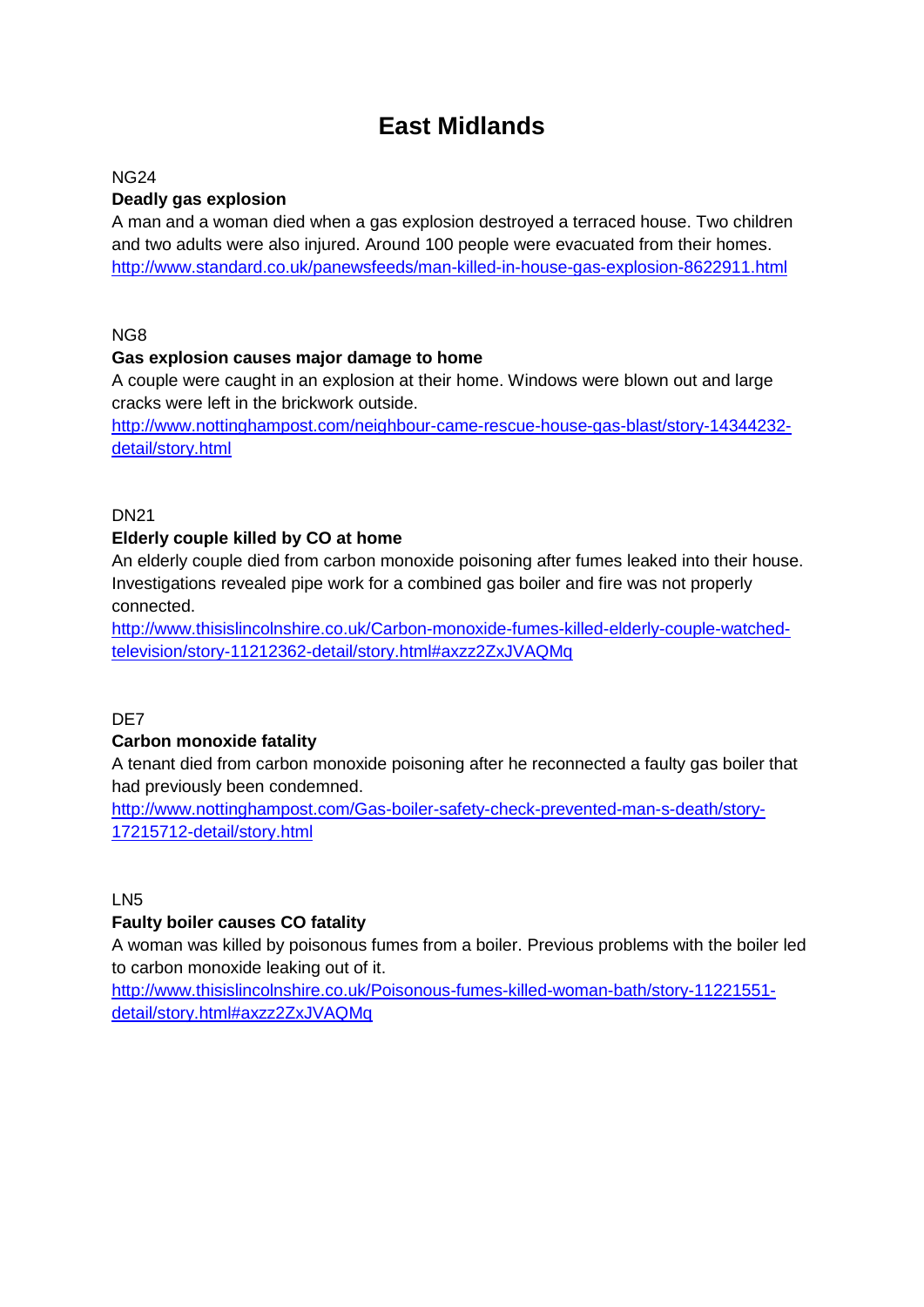# **East of England**

#### NR33

#### **Family suffered carbon monoxide poisoning**

Family of four had a lucky escape after they were rushed to hospital following a carbon monoxide leak at their home.

[http://www.edp24.co.uk/news/update\\_father\\_speaks\\_of\\_lucky\\_escape\\_after\\_carbon\\_monox](http://www.edp24.co.uk/news/update_father_speaks_of_lucky_escape_after_carbon_monoxide_poisoning_leak_at_carlton_colville_home_1_3395873?usurv=skip) [ide\\_poisoning\\_leak\\_at\\_carlton\\_colville\\_home\\_1\\_3395873?usurv=skip](http://www.edp24.co.uk/news/update_father_speaks_of_lucky_escape_after_carbon_monoxide_poisoning_leak_at_carlton_colville_home_1_3395873?usurv=skip)

## CO15

#### **Gas explosion in Clacton**

Ten people were injured in a gas explosion that flattened two houses. <http://www.bbc.co.uk/news/uk-england-essex-26046430>

## $CO12$

#### **Gas fire poisons family**

Faulty gas fire leaking deadly carbon monoxide, poisons a mother and her three children. http://www.gazette-news.co.uk/news/3855536.Harwich\_ Poisoned\_by\_gas\_fire/

#### PE3

#### **Carbon monoxide fatality**

Man killed by deadly carbon monoxide fumes caused by a blocked flue. [http://www.peterboroughtoday.co.uk/news/local/slapdash-builder-turned-boiler-into](http://www.peterboroughtoday.co.uk/news/local/slapdash-builder-turned-boiler-into-deathtrap-1-97457)[deathtrap-1-97457](http://www.peterboroughtoday.co.uk/news/local/slapdash-builder-turned-boiler-into-deathtrap-1-97457)

#### WD6

#### **Couple poisoned over five years**

Poorly installed boiler sees couple suffer low levels of carbon monoxide poisoning for five years, experiencing symptoms including nausea and dizziness. http://www.thisislocallondon.co.uk/whereilive/northwest/borehamwood/9822235.Faulty\_gas [flue\\_left\\_couple\\_exposed\\_to\\_carbon\\_monoxide\\_\\_say\\_homebuilders/?ref=rss](http://www.thisislocallondon.co.uk/whereilive/northwest/borehamwood/9822235.Faulty_gas_flue_left_couple_exposed_to_carbon_monoxide__say_homebuilders/?ref=rss)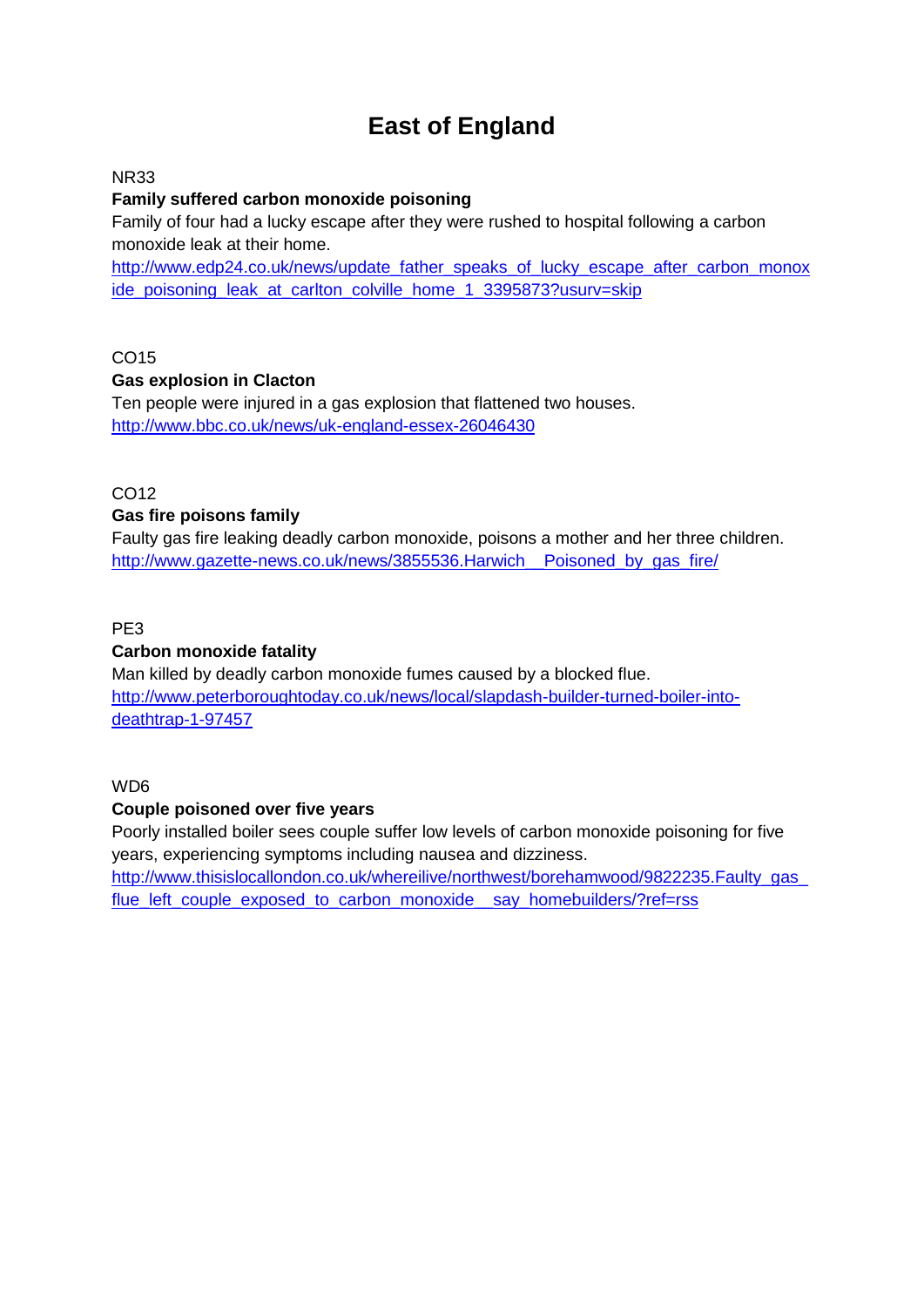# **London**

TW

## **Fatalities from gas explosion**

Two people died after three properties collapsed from a gas explosion. <http://www.bbc.co.uk/news/uk-england-london-24702806>

E10

## **Unsafe gas work caused fatalities**

Elderly couple killed by unsafe work undertaken by a builder in their home, resulting in carbon monoxide poisoning. The builder worked on the garage which consequently blocked the gas flue.

<http://www.hse.gov.uk/press/2012/rnn-ldn-13812.htm>

DA17

## **Carbon monoxide fatality**

A teenage girl died and a man in his twenties was left partially deaf with poor eyesight after suffering carbon monoxide poisoning. Fumes from a faulty gas heater to blame. [http://www.croydonguardian.co.uk/archive/2011/08/26/9219089.Father\\_s\\_job\\_prospects\\_sh](http://www.croydonguardian.co.uk/archive/2011/08/26/9219089.Father_s_job_prospects_shattered_after_carbon_monoxide_poisoning/) [attered\\_after\\_carbon\\_monoxide\\_poisoning/](http://www.croydonguardian.co.uk/archive/2011/08/26/9219089.Father_s_job_prospects_shattered_after_carbon_monoxide_poisoning/)

HA8

## **Deadly gas explosion**

Two people were injured and 20 evacuated following a gas explosion at a house in a quiet cul-de-sac.

[http://www.richmondandtwickenhamtimes.co.uk/archive/2007/03/07/1243060.House\\_is\\_dest](http://www.richmondandtwickenhamtimes.co.uk/archive/2007/03/07/1243060.House_is_destroyed_after____gas_explosion___/) royed after qas explosion

## SW19

## **Carbon monoxide fatality**

A six-year-old girl died after being poisoned by fumes from a faulty boiler. The landlord was fined £55,000 and costs after forgetting to carry out a gas safety check. <http://www.hse.gov.uk/press/2008/hselon01.htm>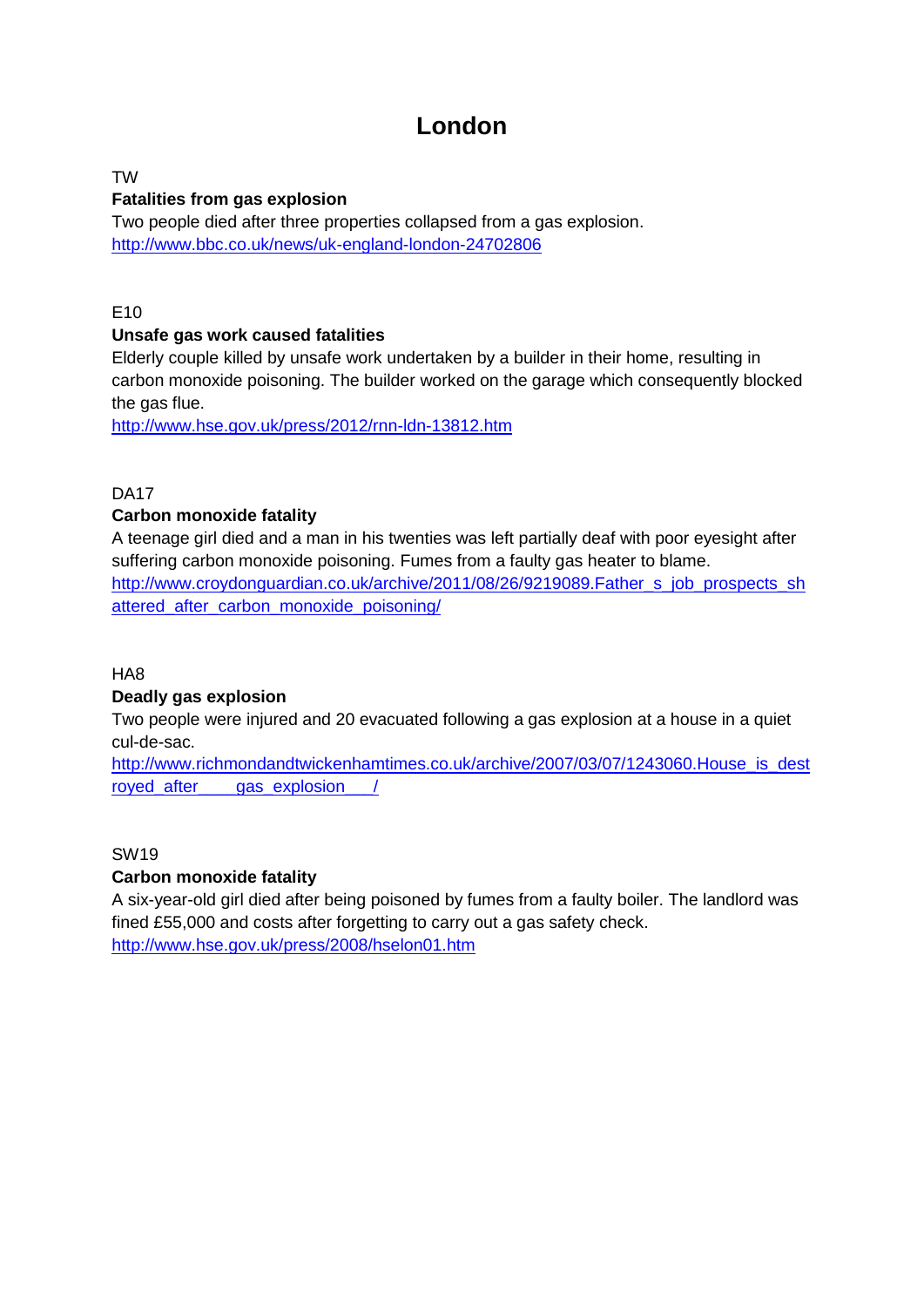# **North East**

SR5

## **Gas explosion kills pensioner**

Pensioner died from gas explosion in her home.

[http://www.sunderlandecho.com/news/local/all-news/pensioner-dies-after-gas-explosion-1-](http://www.sunderlandecho.com/news/local/all-news/pensioner-dies-after-gas-explosion-1-3538283) [3538283](http://www.sunderlandecho.com/news/local/all-news/pensioner-dies-after-gas-explosion-1-3538283)

NE34

#### **Family poisoned**

A mother and son suffered from carbon monoxide poisoning after repair men left them living in a home filled with the lethal gas.

[http://www.chroniclelive.co.uk/news/north-east-news/mam-son-claim-boiler-poisoned-](http://www.chroniclelive.co.uk/news/north-east-news/mam-son-claim-boiler-poisoned-1395113)[1395113](http://www.chroniclelive.co.uk/news/north-east-news/mam-son-claim-boiler-poisoned-1395113)

NE32

#### **Gas explosion injures six**

Six people were injured in a gas explosion which blew out windows and doors of a semidetached property.

<http://www.bbc.co.uk/news/uk-england-tyne-23019830>

#### YO11

#### **Gas explosion blinds father**

A father was left blind in one eye after an explosion in his house that was caused by a bungled repair to a gas fire.

<http://www.hse.gov.uk/press/2011/coi-yh-4711.htm>

E64

## **CO from boiler poisons family**

Family suffered suspected carbon monoxide poisoning from a potential boiler gas leak. <http://www.chroniclelive.co.uk/news/north-east-news/gas-leak-horror-forces-family-1454771>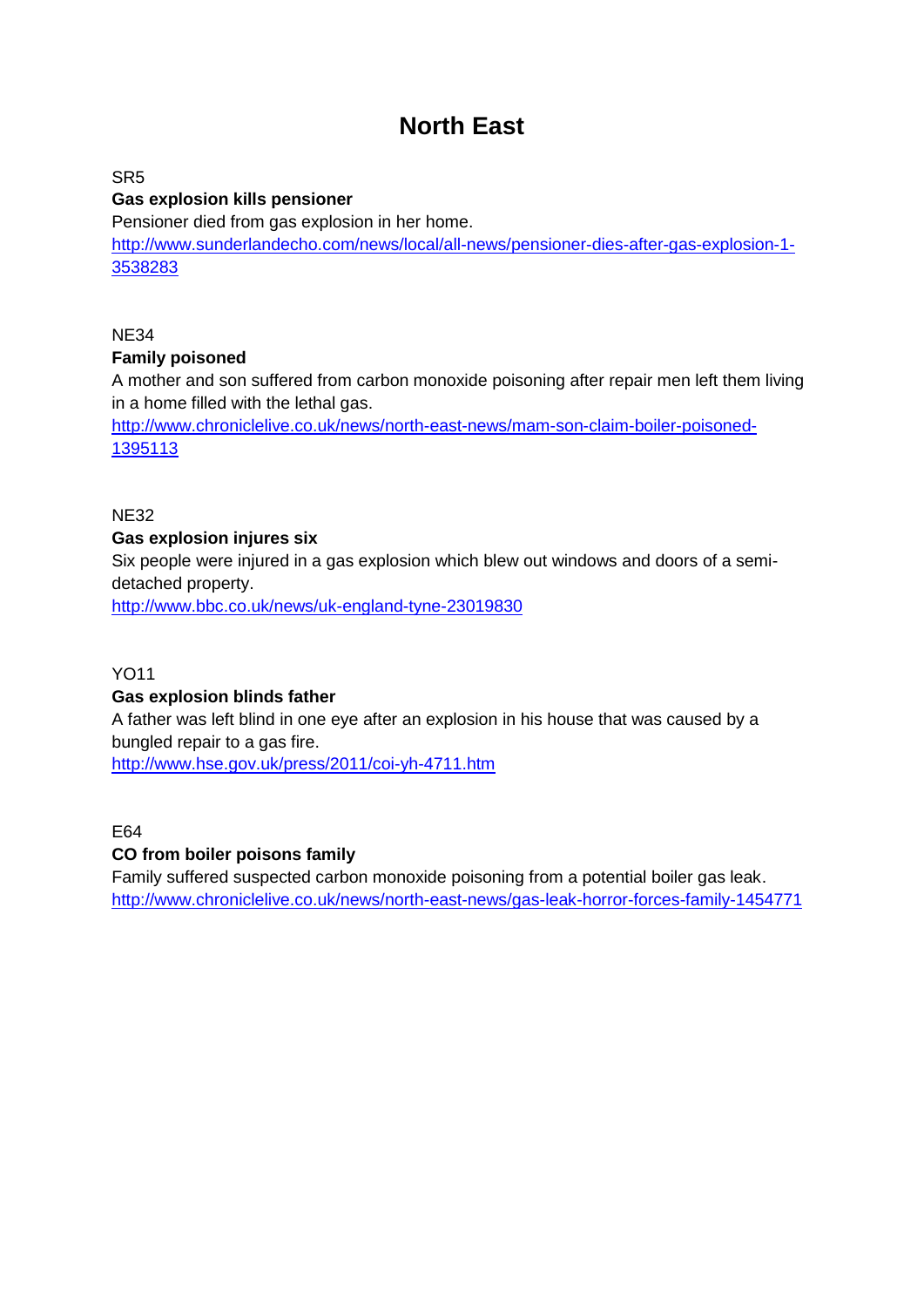# **North West**

Wearside, Sunderland **Gas Explosion injures pensioner** Pensioner suffered severe burns during an explosion in her home due to a build of gas. [http://www.sunderlandecho.com/news/local/all-news/pensioner-fighting-for-her-life-after-gas](http://www.sunderlandecho.com/news/local/all-news/pensioner-fighting-for-her-life-after-gas-explosion-in-sunderland-1-6585685)[explosion-in-sunderland-1-6585685](http://www.sunderlandecho.com/news/local/all-news/pensioner-fighting-for-her-life-after-gas-explosion-in-sunderland-1-6585685)

# Blackburn, Blackburn with Darwen **Family poisoned by carbon monoxide**

Six members of the same family suffered carbon monoxide poisoning after a leak at their home.

[http://www.thisislancashire.co.uk/news/11063490.Carbon\\_monoxide\\_fumes\\_leave\\_Blackbur](http://www.thisislancashire.co.uk/news/11063490.Carbon_monoxide_fumes_leave_Blackburn_family_close_to_death/) [n\\_family\\_close\\_to\\_death/](http://www.thisislancashire.co.uk/news/11063490.Carbon_monoxide_fumes_leave_Blackburn_family_close_to_death/)

#### Middlewich, Cheshire **Carbon monoxide poisoning**

Two people collapsed and four other people were taken to hospital following a carbon monoxide leak.

[http://www.middlewichguardian.co.uk/news/10818701.Family\\_taken\\_to\\_hospital\\_with\\_suspe](http://www.middlewichguardian.co.uk/news/10818701.Family_taken_to_hospital_with_suspected_carbon_monoxide_poisoning/) [cted\\_carbon\\_monoxide\\_poisoning/](http://www.middlewichguardian.co.uk/news/10818701.Family_taken_to_hospital_with_suspected_carbon_monoxide_poisoning/)

CH

## **Dog saves couple**

Dog saves Stoke City midfielder and girlfriend from carbon monoxide poising, after the animal suffered the effects of carbon monoxide poisoning. The couple's AGA was leaking the deadly gas.

[http://www.thisisstaffordshire.co.uk/Stoke-City-footballer-says-girlfriend-owe-lives/story-](http://www.thisisstaffordshire.co.uk/Stoke-City-footballer-says-girlfriend-owe-lives/story-17412080-detail/story.html#axzz2ZxWADTWX)[17412080-detail/story.html#axzz2ZxWADTWX](http://www.thisisstaffordshire.co.uk/Stoke-City-footballer-says-girlfriend-owe-lives/story-17412080-detail/story.html#axzz2ZxWADTWX)

PR2

## **Deadly gas explosion**

Man killed in an explosion caused by a faulty gas boiler. <http://www.lep.co.uk/news/local/house-blast-victim-is-named-1-129167>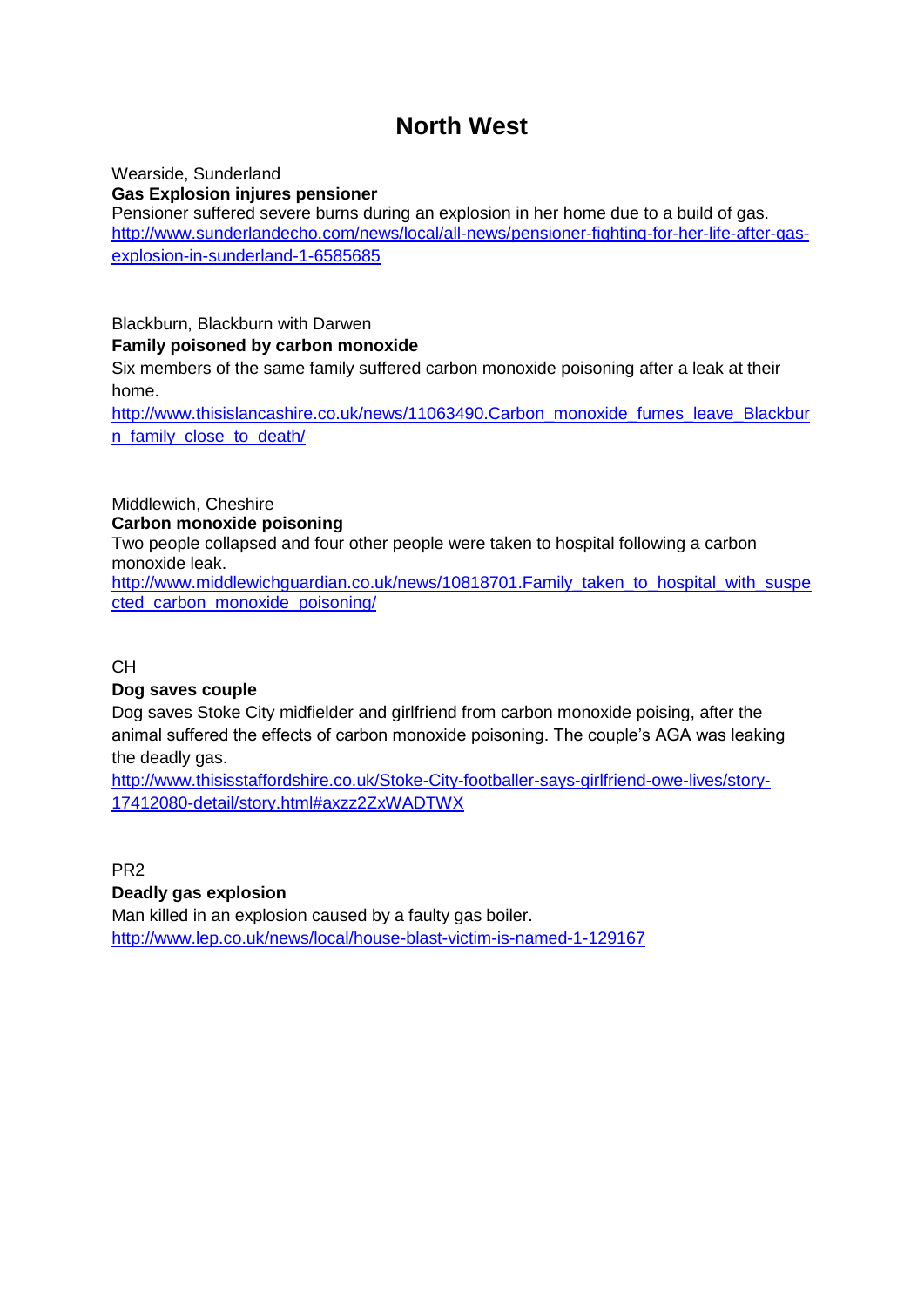# **Scotland**

Inverclyde **Two hospitalised after Gas explosion**  A man and woman were taken to hospital following a gas explosion. <http://www.bbc.co.uk/news/uk-scotland-25524762>

#### Preston

#### **Family suffers from carbon monoxide poisoning**

Four family members were taken to hospital with carbon monoxide poisoning after a chimney fire caused fumes to gather in the house. [http://news.stv.tv/scotland/239239-family-taken-to-hospital-with-carbon-monoxide-poisoning](http://news.stv.tv/scotland/239239-family-taken-to-hospital-with-carbon-monoxide-poisoning-after-duns-blaze/)[after-duns-blaze/](http://news.stv.tv/scotland/239239-family-taken-to-hospital-with-carbon-monoxide-poisoning-after-duns-blaze/)

#### FK17

#### **Gas explosion injures elderly couple**

An elderly couple are injured following a gas explosion at their home. The severity of the blast led to nine surrounding properties being evacuated. <http://www.bbc.co.uk/news/uk-scotland-tayside-central-21964686>

#### EH21

#### **Caravan heater kills and injures**

A man is killed by carbon monoxide (CO) poisoning from to an incorrectly fitted heater in a caravan. A woman was also CO poisoned but survived. <http://www.scotcourts.gov.uk/opinions/B3509.html>

#### EH28

#### **Carbon monoxide fatality**

A woman is killed by carbon monoxide fumes from a suspected faulty appliance at her home. Her husband was also poisoned but survived.

[http://www.scotsman.com/news/scotland/top-stories/woman-dies-at-home-after-being](http://www.scotsman.com/news/scotland/top-stories/woman-dies-at-home-after-being-overcome-by-gas-fumes-1-804100)[overcome-by-gas-fumes-1-804100](http://www.scotsman.com/news/scotland/top-stories/woman-dies-at-home-after-being-overcome-by-gas-fumes-1-804100)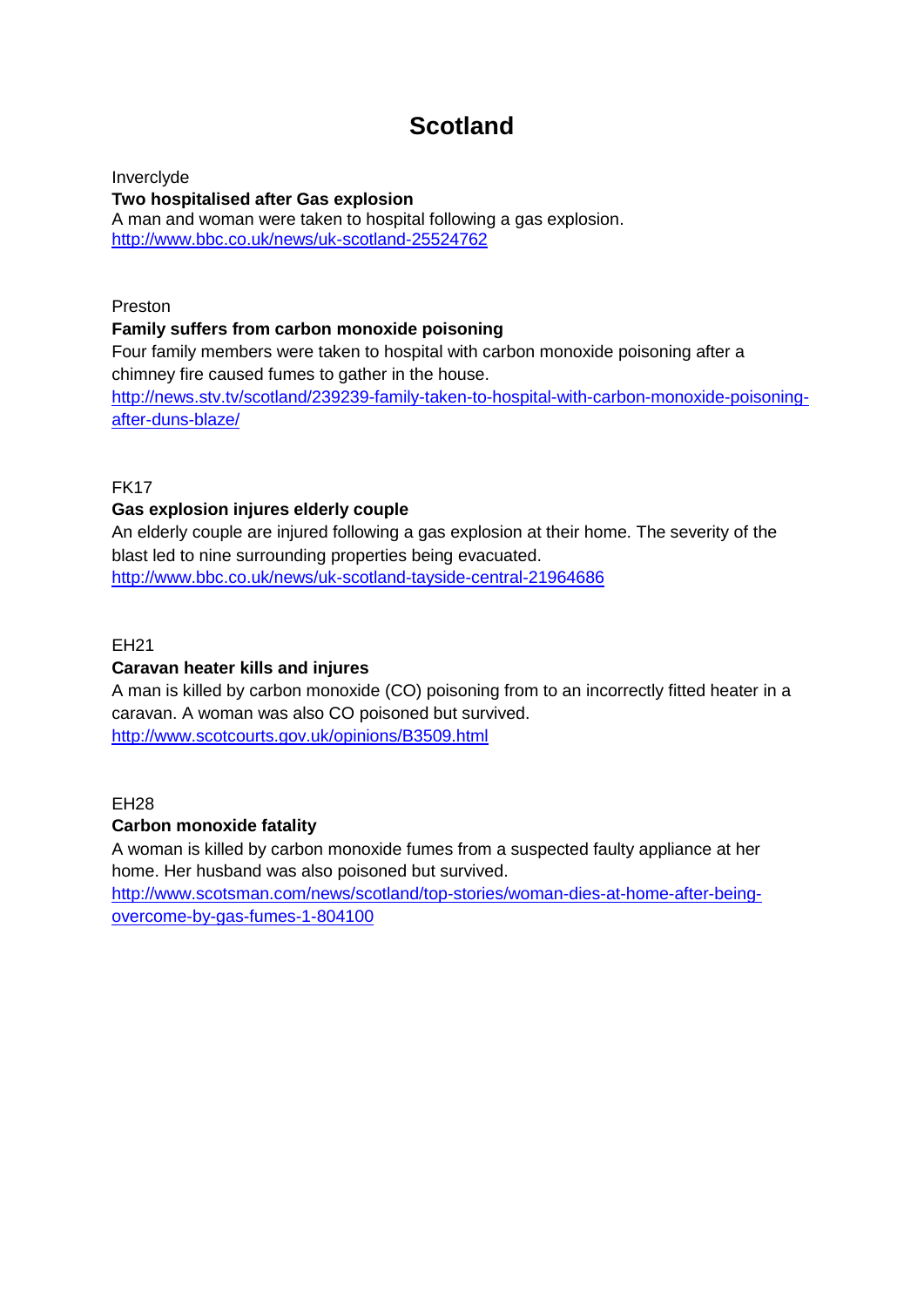# **South East**

Chatham, Kent **Family suffers from carbon monoxide poisoning** A family of three taken to hospital after falling ill from a gas leak from their boiler. [http://www.kentonline.co.uk/medway\\_messenger/news/three-people-needed-hospital](http://www.kentonline.co.uk/medway_messenger/news/three-people-needed-hospital-treatment-13182/)[treatment-13182/](http://www.kentonline.co.uk/medway_messenger/news/three-people-needed-hospital-treatment-13182/)

Hurstpierpoint, West Sussex

**Carbon monoxide fatality**

Two pensioners died in their home after inhaling toxic carbon monoxide fumes from a generator used during a power cut.

[http://www.theargus.co.uk/news/10916988.Tributes\\_paid\\_to\\_Ken\\_and\\_Dorothy\\_Swallow\\_th](http://www.theargus.co.uk/news/10916988.Tributes_paid_to_Ken_and_Dorothy_Swallow_thought_to_have_died_from_carbon_monoxide_poisoning/) [ought\\_to\\_have\\_died\\_from\\_carbon\\_monoxide\\_poisoning/](http://www.theargus.co.uk/news/10916988.Tributes_paid_to_Ken_and_Dorothy_Swallow_thought_to_have_died_from_carbon_monoxide_poisoning/)

Chilton, Buckinghamshire

**Carbon monoxide kills pensioner**

Pensioner died from carbon monoxide poisoning after years of ash and soot built up in the boiler flue.

http://www.oxfordmail.co.uk/news/yourtown/didcot/11190627.Pensioner\_died\_from\_carbon [monoxide\\_poison\\_in\\_boiler/](http://www.oxfordmail.co.uk/news/yourtown/didcot/11190627.Pensioner_died_from_carbon_monoxide_poison_in_boiler/)

Woolston, Southampton **Gas explosion causes property damage**

Fire crews were called out to a blaze involving a gas boiler that caused an explosion. [http://www.warringtonguardian.co.uk/news/11224068.Boiler\\_blaze\\_causes\\_small\\_explosion](http://www.warringtonguardian.co.uk/news/11224068.Boiler_blaze_causes_small_explosion_in_Woolston/?ref=var_0) in\_Woolston/?ref=var\_0

Milton Keynes, Buckinghamshire **Gas leak causes explosion**

A woman was hospitalised following an explosion caused by a gas leak. <http://www.bbc.co.uk/news/uk-england-beds-bucks-herts-25117909>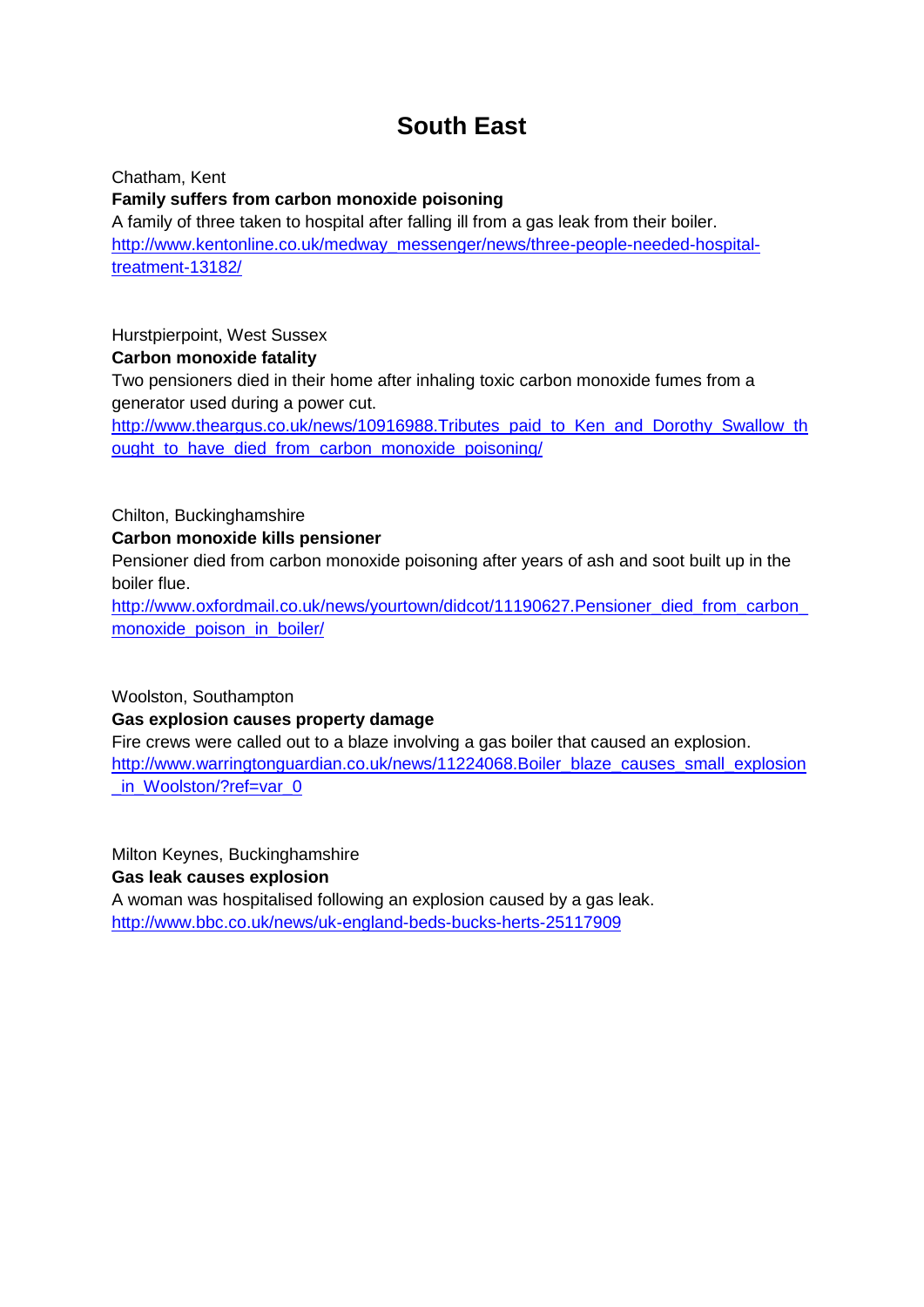# **South West**

Clovelly, North Devon **Woman suffers carbon monoxide poisoning** A woman was hospitalised after suffering from headaches and dizziness following a carbon monoxide leak at her property. [http://www.northdevonjournal.co.uk/Woman-hospitalised-following-carbon-monoxide](http://www.northdevonjournal.co.uk/Woman-hospitalised-following-carbon-monoxide-leak/story-20730309-detail/story.html)[leak/story-20730309-detail/story.html](http://www.northdevonjournal.co.uk/Woman-hospitalised-following-carbon-monoxide-leak/story-20730309-detail/story.html)

Easton, Bristol **Carbon monoxide fatality** A man died from carbon monoxide poisoning. <http://www.bristolpost.co.uk/Recluse-died-oven-warm/story-20346888-detail/story.html>

PL32

## **Long-term harm from CO**

Woman suffers prolonged affects of low-level carbon monoxide poisoning, which was leaking from her gas cooker and fire, and has to use a wheelchair for the rest of her life. <http://www.bbc.co.uk/news/uk-england-cornwall-14878714>

BA1

## **Carbon monoxide fatality**

A woman died from carbon monoxide poisoning caused by fumes leaking from an incorrectly secured boiler flue.

[http://www.thesun.co.uk/sol/homepage/news/2861654/Horror-as-bride-Katie-Haines-is](http://www.thesun.co.uk/sol/homepage/news/2861654/Horror-as-bride-Katie-Haines-is-gassed-in-bath.html)[gassed-in-bath.html](http://www.thesun.co.uk/sol/homepage/news/2861654/Horror-as-bride-Katie-Haines-is-gassed-in-bath.html)

BH16

## **Deadly gas explosion**

A gas cooker explosion at a holiday park causes damage to pipework and cabling, and smoke damage, but lucky residents escape harm.

[http://www.blackmorevale.co.uk/Family-escape-gas-explosion-Lytchett-Minster/story-](http://www.blackmorevale.co.uk/Family-escape-gas-explosion-Lytchett-Minster/story-19103585-detail/story.html)[19103585-detail/story.html](http://www.blackmorevale.co.uk/Family-escape-gas-explosion-Lytchett-Minster/story-19103585-detail/story.html)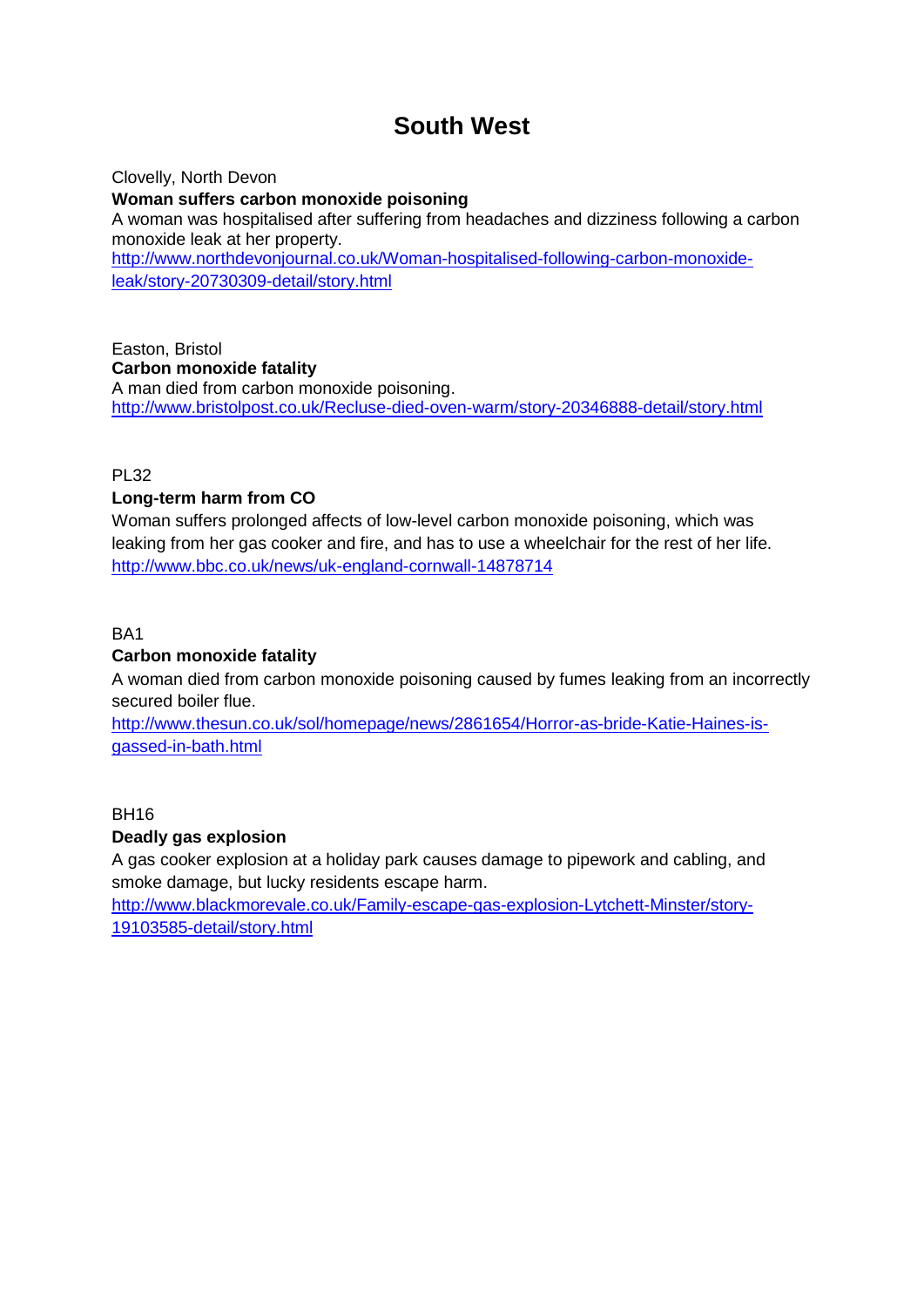# **Wales**

Bargoed **Woman hospitalised**  A woman has been taken to hospital with possible carbon monoxide poisoning after a suspected gas leak at her home. http://www.bbc.co.uk/news/uk-wales-south-east-wales-25820178

SA7

## **Baby suffers CO poisoning**

Baby poisoned by carbon monoxide caused by a faulty gas boiler in the family's council home.

[http://www.thisissouthwales.co.uk/Swansea-family-say-leaky-boiler-baby-drip/story-](http://www.thisissouthwales.co.uk/Swansea-family-say-leaky-boiler-baby-drip/story-16401735-detail/story.html)[16401735-detail/story.html](http://www.thisissouthwales.co.uk/Swansea-family-say-leaky-boiler-baby-drip/story-16401735-detail/story.html)

CF64

## **Boiler poisons family**

Charlotte Church and her two children had a lucky escape after nearly being poisoned by a faulty boiler in their home.

[http://www.dailymail.co.uk/tvshowbiz/article-1355096/Charlotte-Church-children-gassed](http://www.dailymail.co.uk/tvshowbiz/article-1355096/Charlotte-Church-children-gassed-death-faulty-boiler.html)[death-faulty-boiler.html](http://www.dailymail.co.uk/tvshowbiz/article-1355096/Charlotte-Church-children-gassed-death-faulty-boiler.html)

#### NP44

## **Carbon monoxide fatalities**

Two teenagers died from carbon monoxide poisoning after lighting a portable gas heater in a garden summer house where they slept.

[http://www.telegraph.co.uk/news/uknews/wales/5050102/Teenagers-die-of-carbon](http://www.telegraph.co.uk/news/uknews/wales/5050102/Teenagers-die-of-carbon-monoxide-poisoning.html)[monoxide-poisoning.html](http://www.telegraph.co.uk/news/uknews/wales/5050102/Teenagers-die-of-carbon-monoxide-poisoning.html)

NP4

#### **Gas explosion injures three**

Three brothers suffered injuries and burns from gas explosion in their home. [http://www.southwalesguardian.co.uk/archive/2008/10/28/3765781.Three\\_hurt\\_in\\_gas\\_expl](http://www.southwalesguardian.co.uk/archive/2008/10/28/3765781.Three_hurt_in_gas_explosion/) [osion/](http://www.southwalesguardian.co.uk/archive/2008/10/28/3765781.Three_hurt_in_gas_explosion/)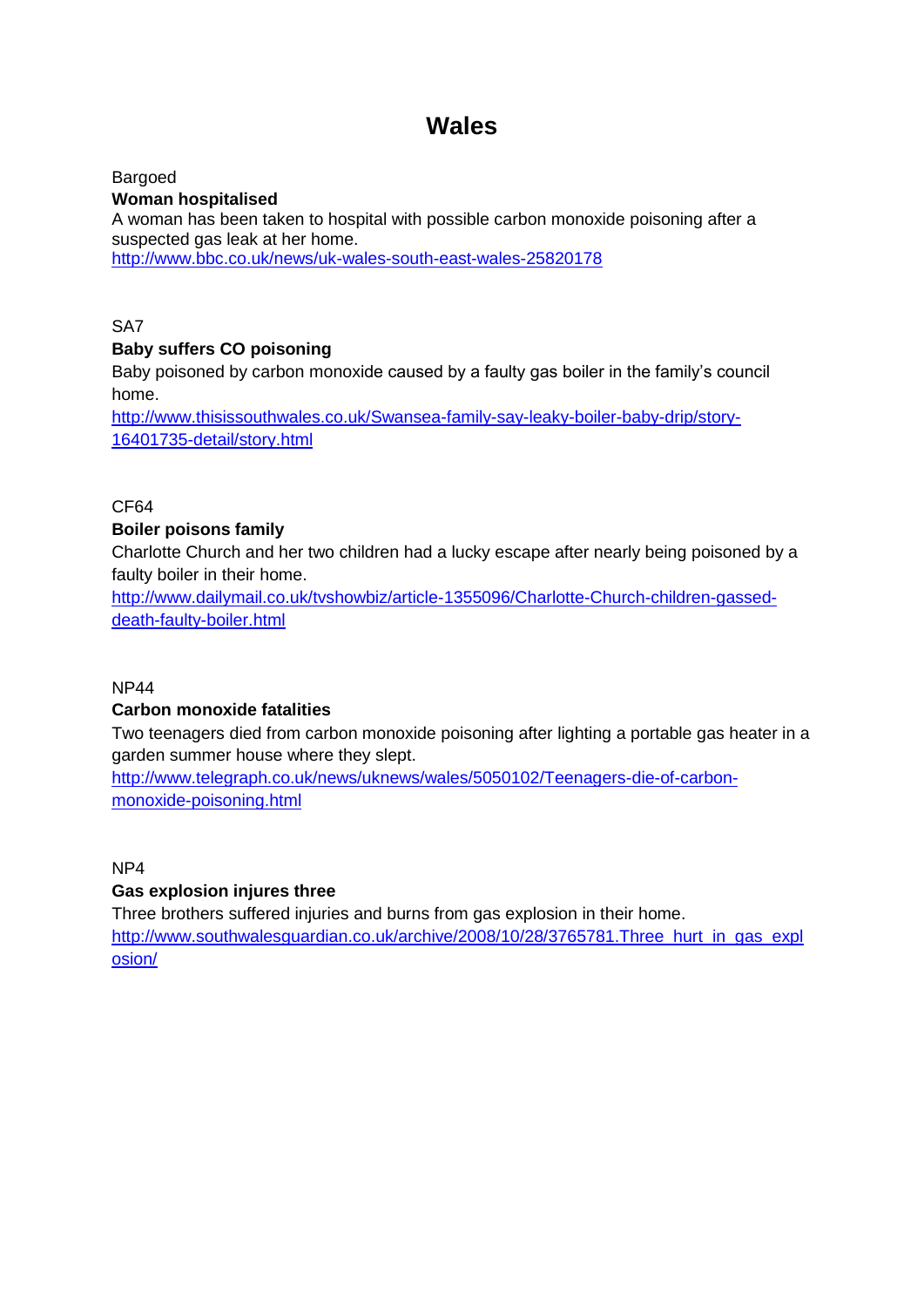# **West Midlands**

ST3

## **Carbon monoxide fatalities**

Retired couple found dead at their home, after being poisoned by carbon monoxide from a poorly maintained gas boiler.

[http://www.thisisstaffordshire.co.uk/Couple-dead-home-poisoned-faulty-gas-boiler/story-](http://www.thisisstaffordshire.co.uk/Couple-dead-home-poisoned-faulty-gas-boiler/story-14055107-detail/story.html#axzz2ZxWADTWX)[14055107-detail/story.html#axzz2ZxWADTWX](http://www.thisisstaffordshire.co.uk/Couple-dead-home-poisoned-faulty-gas-boiler/story-14055107-detail/story.html#axzz2ZxWADTWX)

WR1

#### **Shoddy installation**

Woman survives gas leak after calling out the gas emergency services. An illegal gas fitter, claiming to be registered fitted a gas hob incorrectly, causing a gas leak. <http://www.hse.gov.uk/press/2013/rnn-wm-7213.htm>

C<sub>V2</sub>

## **Fire causes blaze**

A family manages to escape a blaze in their home after a faulty gas fire set on fire and leaked carbon monoxide throughout the home.

[http://www.coventrytelegraph.net/news/coventry-news/family-taken-hospital-after-walsgrave-](http://www.coventrytelegraph.net/news/coventry-news/family-taken-hospital-after-walsgrave-3047707)[3047707](http://www.coventrytelegraph.net/news/coventry-news/family-taken-hospital-after-walsgrave-3047707)

B73

## **Boiler poisons family**

Two women were taken to hospital after feeling unwell and being alerted by their CO alarm to a build-up of carbon monoxide in their home, caused by a faulty boiler. [http://www.birminghammail.co.uk/news/local-news/mother-and-daughter-in-law-taken-to](http://www.birminghammail.co.uk/news/local-news/mother-and-daughter-in-law-taken-to-hospital-160861)[hospital-160861](http://www.birminghammail.co.uk/news/local-news/mother-and-daughter-in-law-taken-to-hospital-160861)

WV10

**Six poisoned**

Six people, including a young child, were taken to hospital after suffering carbon monoxide poisoning in their home.

[http://www.birminghammail.co.uk/news/local-news/six-overcome-by-carbon-monoxide](http://www.birminghammail.co.uk/news/local-news/six-overcome-by-carbon-monoxide-fumes-305265)[fumes-305265](http://www.birminghammail.co.uk/news/local-news/six-overcome-by-carbon-monoxide-fumes-305265)